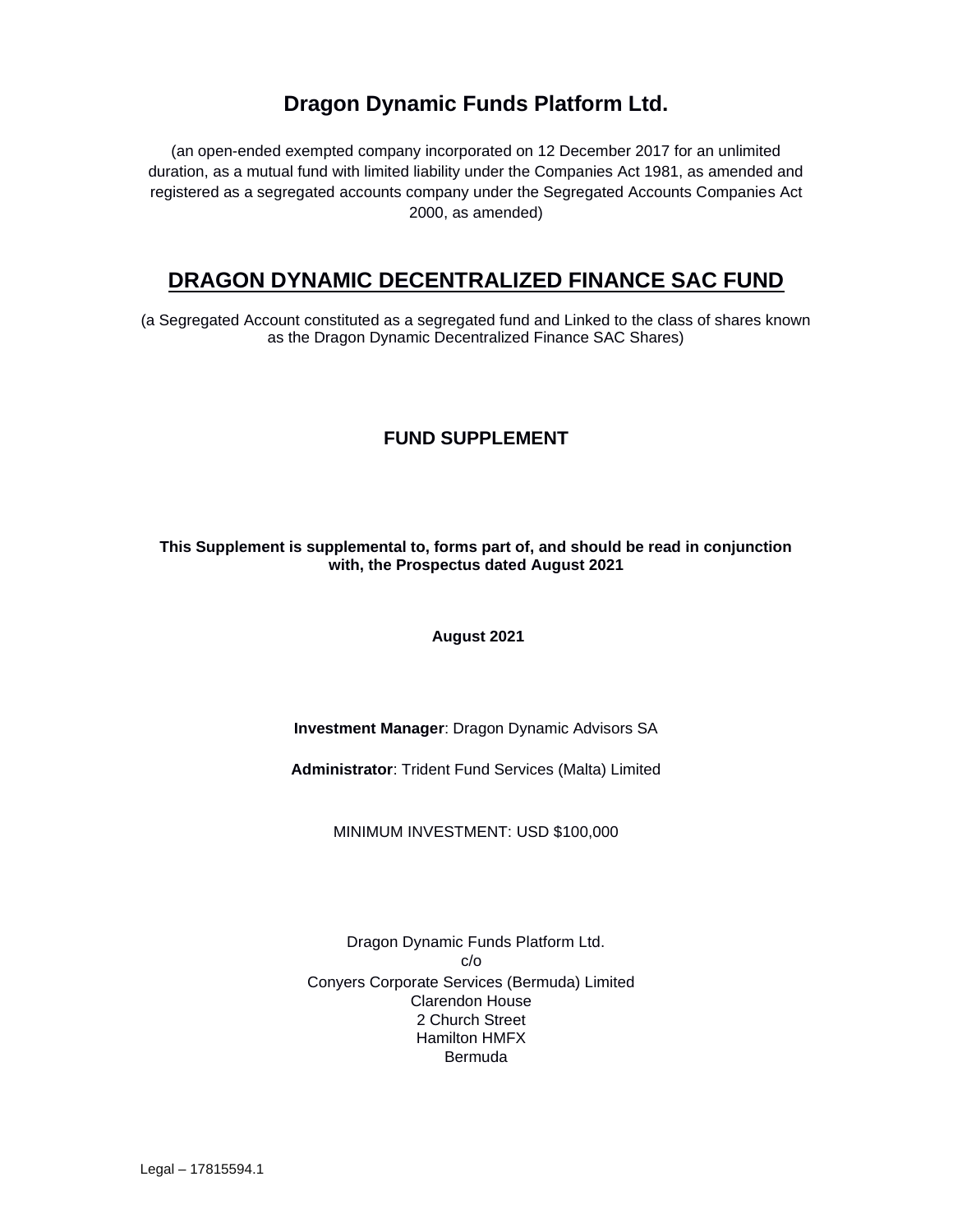#### **GENERAL NOTICES AND SECURITIES WARNINGS**

<span id="page-1-0"></span>This supplement dated August 2021 ("**Supplement"**) is supplemental to, forms part of, and should be read in conjunction with, the Prospectus dated August 2021(**Memorandum**) for Dragon Dynamic Funds Platform Ltd. ("**Company"**).

#### *All defined terms used herein and not otherwise defined shall have the same respective meanings as set forth in the Memorandum*.

Dragon Dynamic Decentralized Finance SAC Fund ("**Fund"**) is a segregated account which is Linked to the Dragon Dynamic Decentralized Finance SAC Shares ("**Shares"**), which is the designated name of a distinct and segregated class of Investor Shares in the Company, a company incorporated under the laws of Bermuda as a segregated accounts company. The Shares are offered pursuant to the terms of the Memorandum and this Supplement and are issued by the Fund. Copies of the Memorandum are available during usual business hours on any weekday (Saturdays, Sundays and holidays excepted), on behalf of the Company, free of charge, from the offices of the Investment Manager and the Administrator.

The Company's board of directors has overall responsibility for the management and control of the Company and the Fund. The Directors, whose names appear in the Memorandum, accept full responsibility for the information contained in this Supplement and confirm, having made all reasonable enquiries that to the best of their knowledge and belief there are no other facts the omission of which would make any statement herein misleading. The information contained in this Supplement should be read in the context of, and together with, the information contained in the Memorandum and distribution of this Supplement is not authorized unless accompanied by, or supplied in conjunction with, a copy of the Memorandum. This Supplement and the Memorandum should be accompanied by, and read in conjunction with, the Company's Memorandum of Association and Bye-laws (collectively the "**Constitutional Documents**"), its latest annual report and audited accounts (if any). Neither this Supplement nor the Memorandum set out all the provisions of the Company's Constitutional Documents that may be significant to a particular prospective investor. Each prospective investor should examine this Supplement and the Memorandum and the applicable subscription agreement in order to assure itself that the terms of the investment offered and the Fund's investment objective and methods of operation are satisfactory to it.

#### **THIS SUPPLEMENT TOGETHER WITH THE MEMORANDUM CONSTITUTE THE OFFERING OF THE FUND. THEY DO NOT CONSTITUTE AN OFFER TO SUBSCRIBE OR A SOLICITATION OF AN OFFER TO SUBSCRIBE TO ANYONE IN ANY JURISDICTION IN WHICH SUCH OFFER IS NOT AUTHORISED OR TO ANY PERSON TO WHOM IT IS UNLAWFUL TO MAKE SUCH OFFER OR SOLICITATION.**

In making an investment decision, investors must rely on their own examination of the Company and the terms of the offering, including the merits and risks involved. No assurance can be given that the Company's or the Fund's investment objective will be achieved.

#### **When considering what action you should take you are recommended to seek your own financial advice immediately from your stockbroker, solicitor, accountant or another appropriate authorised independent adviser.**

Purchase of the Shares involves a high degree of risk. The performance of the Shares is subject to fluctuations and no assurance can be given that appreciation will occur or that losses will not be realised. Investment in the Shares is intended for professional or sophisticated investors who can afford the risks inherent in this type of investment. Prospective investors' attention is drawn to the "RISK FACTORS" section of the Memorandum. Prospective investors should inform themselves as to the legal requirements and tax consequences within the countries of their residence or domicile for the acquisition, holding or disposal of Shares and any foreign exchange restrictions which may be relevant to them. Shares which are acquired by persons not entitled under the Company's policies to hold them may be compulsorily redeemed.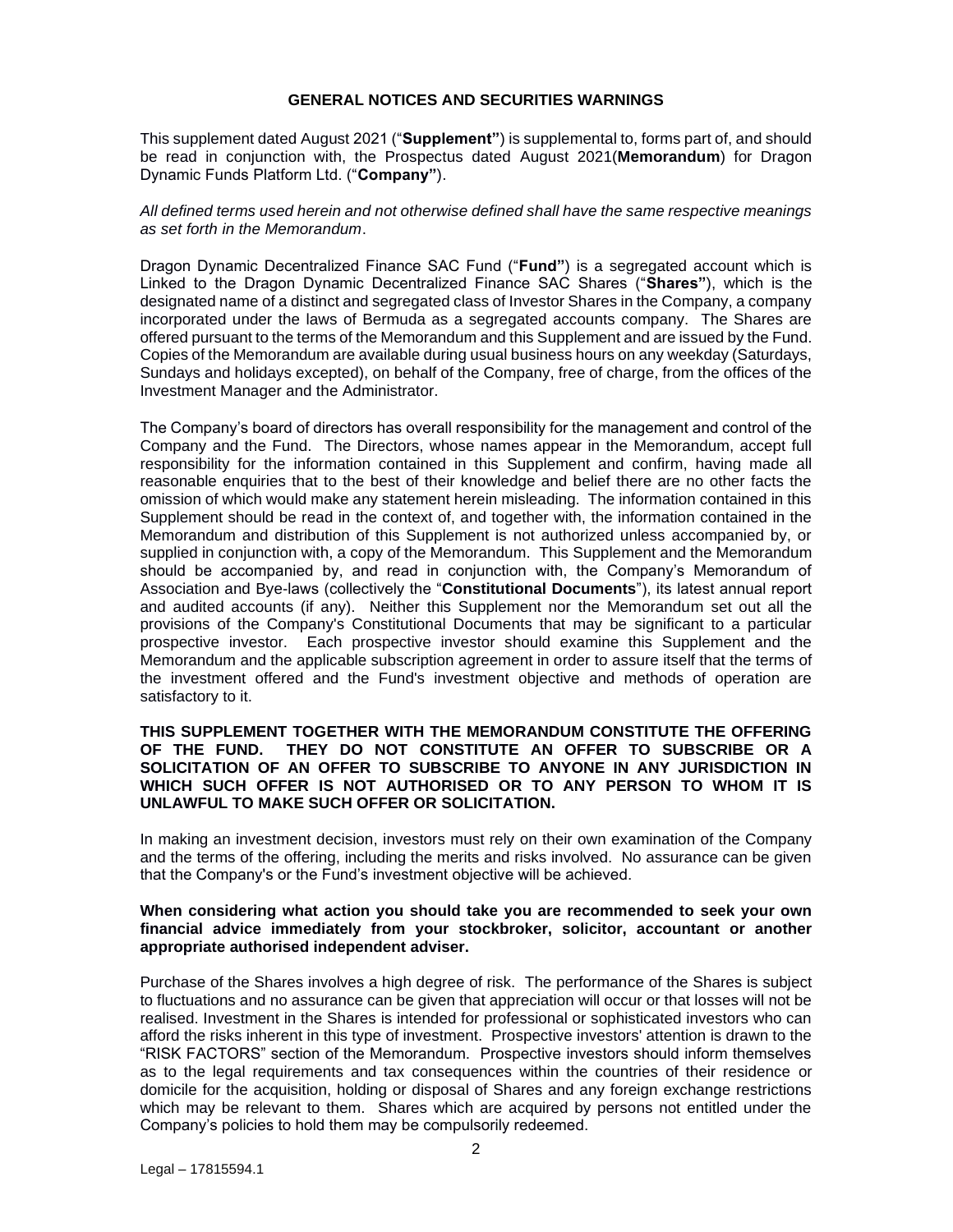# **DIRECTORY**

The following are the service providers to the Company with respect to the Fund.

| <b>Directors</b><br>James A. Michie<br>jam@dragondynamicfp.com<br>Gary John Carr<br>gary@dragondynamicfp.com                                                                                                                    | <b>Company Secretary and Registered Office</b><br>c/o Conyers Corporate Services (Bermuda)<br>Limited<br>Clarendon House<br>2 Church Street<br>Hamilton HMFX, Bermuda<br>Tel: + 1 441 295 1422<br>www.conyers.com               |
|---------------------------------------------------------------------------------------------------------------------------------------------------------------------------------------------------------------------------------|---------------------------------------------------------------------------------------------------------------------------------------------------------------------------------------------------------------------------------|
| <b>Investment Manager</b><br>Dragon Dynamic Advisors S.A<br>Via España, Plaza Comercial San Fernando<br>1st floor, suite 41<br>Panama City, Panama                                                                              | <b>Auditors</b><br>Richey May & Co<br>9605 S Kingston Ct # 200<br>Englewood, CO 80112<br><b>USA</b><br>www.richeymay.com                                                                                                        |
| <b>Fund Administrator</b><br>Trident Fund Services (Malta) Limited<br>Orange Point Building, Second Floor<br>Dun Karm street, Birkirkara By-Pass<br>Birkirkara BKR 9037<br>Malta<br>Tel: +356 21 434525<br>www.tridenttrust.com | <b>Legal Counsel</b><br>Conyers Dill & Pearman Limited<br>Clarendon House<br>2 Church Street<br>Hamilton HM FX, Bermuda<br>Tel: + 1 441 295 1422<br>www.conyers.com                                                             |
| <b>Banker</b><br>Silvergate Bank<br>4250 Executive Square, Suite 100<br>La Jolla, CA 92037<br><b>USA</b><br>Tel +1 858 362 6302<br>www.silvergate.com                                                                           | <b>Segregated Accounts Company</b><br>Representative<br><b>Gary Carr</b><br>Paget, Bermuda                                                                                                                                      |
| <b>Swiss Legal Representative</b><br><b>OpenFunds Investment Services AG</b><br><b>Zurich Office</b><br>Seefeldstrasse 35, 8008 Zurich<br>Tel: +41445003108<br>www.open-funds.ch                                                | <b>Custodian and Prime Broker</b><br><b>Copper Technologies UK Limited</b><br>17 A Curzon Street,<br>Mayfair, London<br>United Kingdom<br>W <sub>1</sub> J <sub>5</sub> H <sub>S</sub><br>Tel +44 207 101 9455<br>www.copper.co |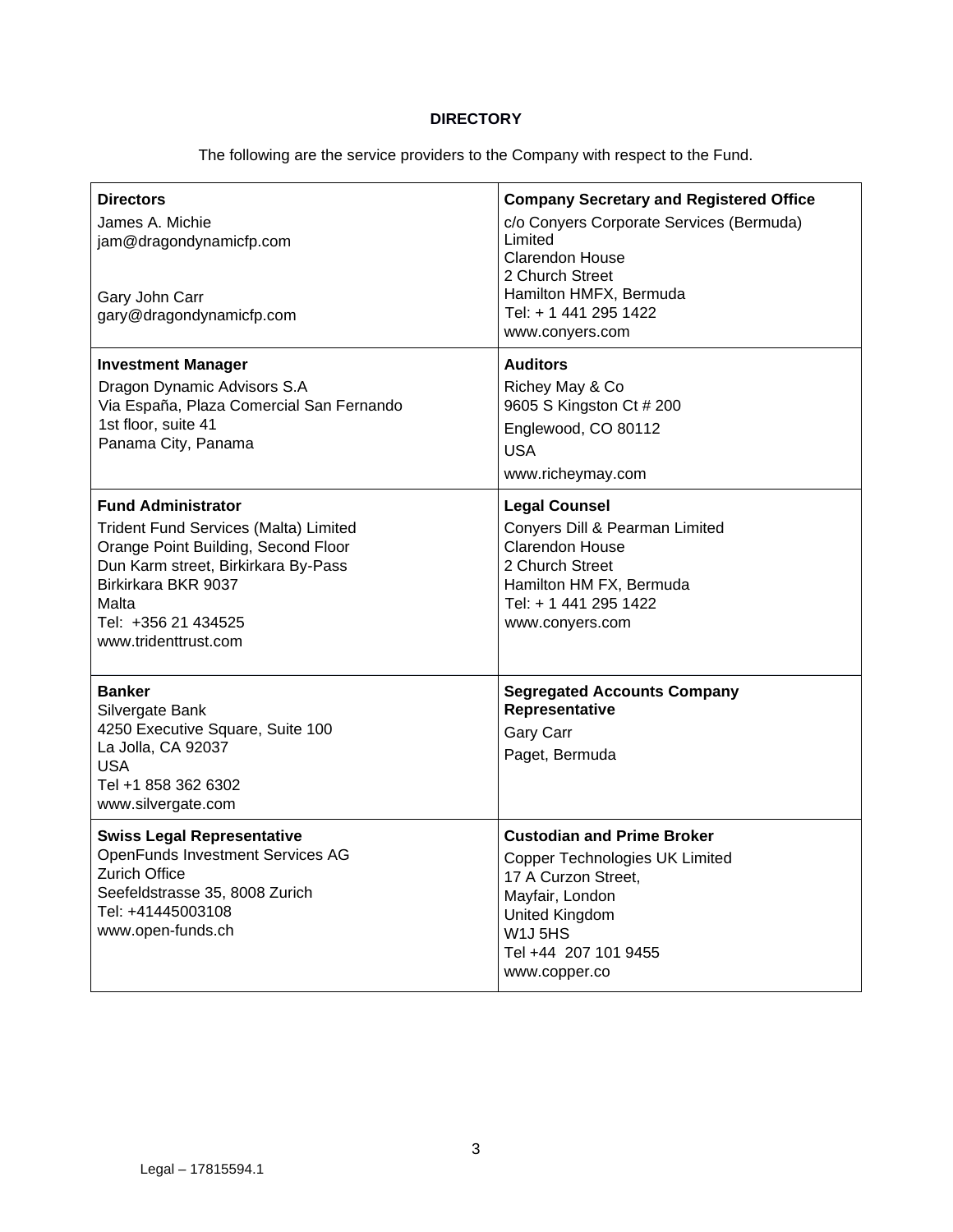# **TABLE OF CONTENTS**

# **Title of Section**

# **Page Number**

| THE COMPANY AND DRAGON DYNAMIC DECENTRALIZED FINANCE SAC FUND6 |  |
|----------------------------------------------------------------|--|
|                                                                |  |
|                                                                |  |
|                                                                |  |
|                                                                |  |
|                                                                |  |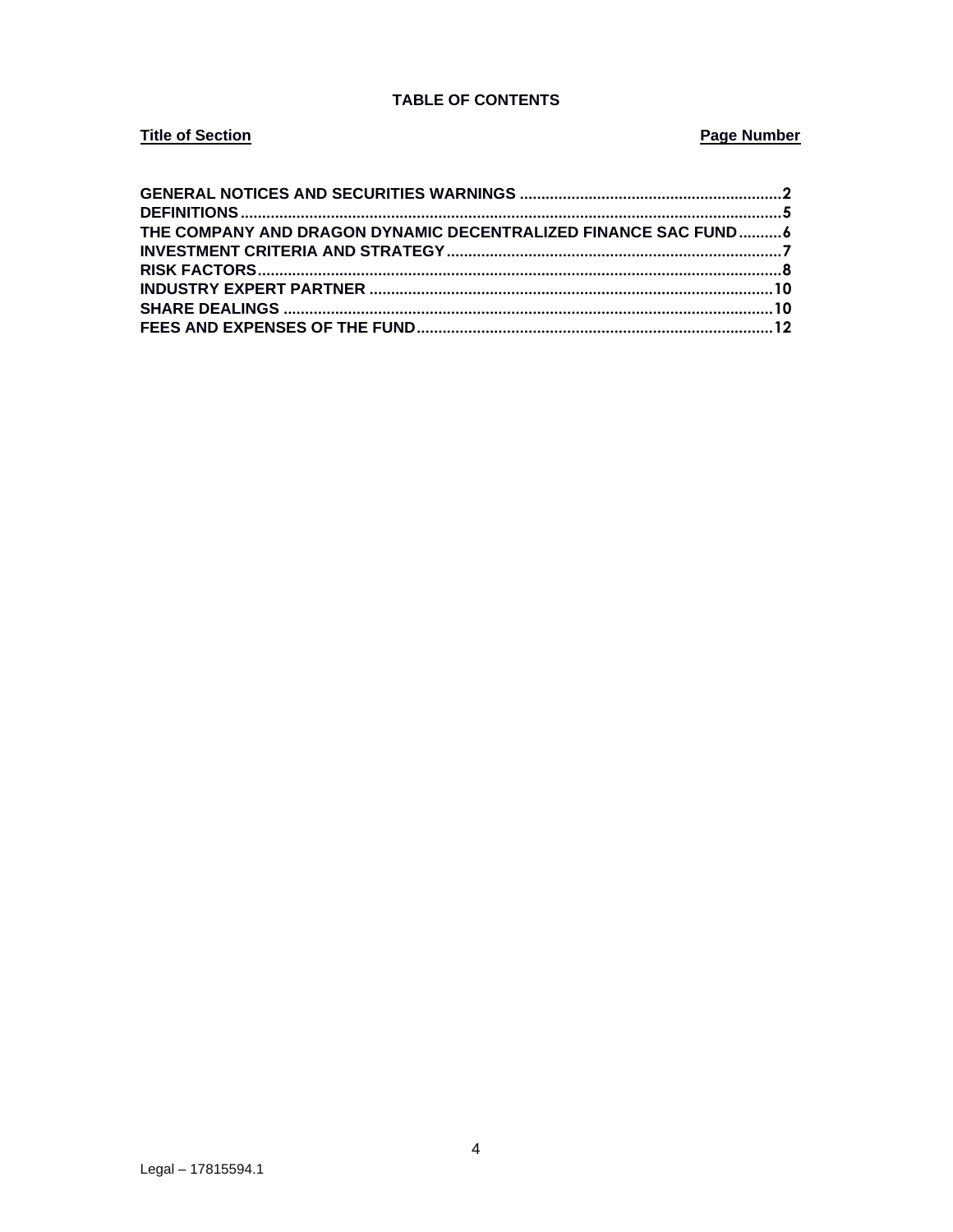# **DEFINITIONS**

<span id="page-4-0"></span>

| <b>Automated Market Maker</b>                                                    | Automated Market Makers (AMM) are Decentralized Exchange<br>(DEX) platforms that allow digital assets to be traded by using<br>mathematical formulas and liquidity pools rather than a traditional<br>market of buyers and sellers.                                                                                                                                      |
|----------------------------------------------------------------------------------|--------------------------------------------------------------------------------------------------------------------------------------------------------------------------------------------------------------------------------------------------------------------------------------------------------------------------------------------------------------------------|
| <b>Benchmark Series</b>                                                          | has the meaning ascribed thereto on page 13.                                                                                                                                                                                                                                                                                                                             |
| <b>Blockchain</b>                                                                | A blockchain is an immutable database that is recorded on a<br>distributed digital ledger. Blocks of data are created and<br>cryptographically signed to guarantee authenticity.                                                                                                                                                                                         |
| <b>Business Day</b>                                                              | a day on which commercial banks in Bermuda and Malta settle<br>payments and are open for general business, being Monday to<br>Friday inclusive (save for public holidays).                                                                                                                                                                                               |
| Company                                                                          | Dragon Dynamic Funds Platform Ltd.                                                                                                                                                                                                                                                                                                                                       |
| <b>Decentralized Exchange</b>                                                    | Decentralized Exchanges (DEX) are a type of cryptocurrency<br>exchange that allow direct cryptocurrency transactions to take<br>place without the need of an intermediary.                                                                                                                                                                                               |
| <b>Decentralized Finance</b>                                                     | Decentralized Finance (DeFi) is a blockchain based form of<br>finance that does not rely on traditional financial intermediaries<br>such as brokerages, exchanges, or banks. DeFi utilizes smart<br>contracts on blockchains, the most common being Ethereum.                                                                                                            |
| <b>Dragon Dynamic</b><br><b>Decentralized Finance</b><br><b>SAC Fund or Fund</b> | a separate segregated account of the Company.                                                                                                                                                                                                                                                                                                                            |
| <b>Initial Subscription Period</b>                                               | the period commencing at 9.00 a.m. 1 August 2021 and expiring<br>at 5.00 p.m. CET on 31 August 2021 or such earlier or later date<br>as the Directors may determine.                                                                                                                                                                                                     |
| <b>Liquidity Pool</b>                                                            | A liquidity pool is a smart contract where participants deposit their<br>assets to facilitate trading on a Decentralized Exchange (DEX).<br>Liquidity providers earn trading fees and other incentives<br>proportionate to their share of the pool. Liquidity pools are used<br>by Automated Market Makers (AMM) to create a market on<br>Decentralized Exchanges (DEX). |
| <b>Liquidity Pool Shares</b>                                                     | Liquidity Pool Shares represent an amount of liquidity provided<br>to a liquidity pool. Liquidity Pool Shares are entitled to a<br>proportion of trading fees.                                                                                                                                                                                                           |
| Oracle                                                                           | Oracles for blockchains are third-party services that provide<br>smart contracts with external information such as current asset<br>prices or the results of an external event (eg: Presidential<br>Election). They serve as bridges between blockchains and the<br>physical world.                                                                                      |
| <b>Platform Tokens</b>                                                           | Platform Tokens are cryptocurrencies created by AMM platforms<br>to incentivize liquidity providers and enable decentralized<br>governance of the platform.                                                                                                                                                                                                              |
| <b>Redemption Fee</b>                                                            | A fee, if any, charged upon redemption of Shares of the Fund by<br>an investor.                                                                                                                                                                                                                                                                                          |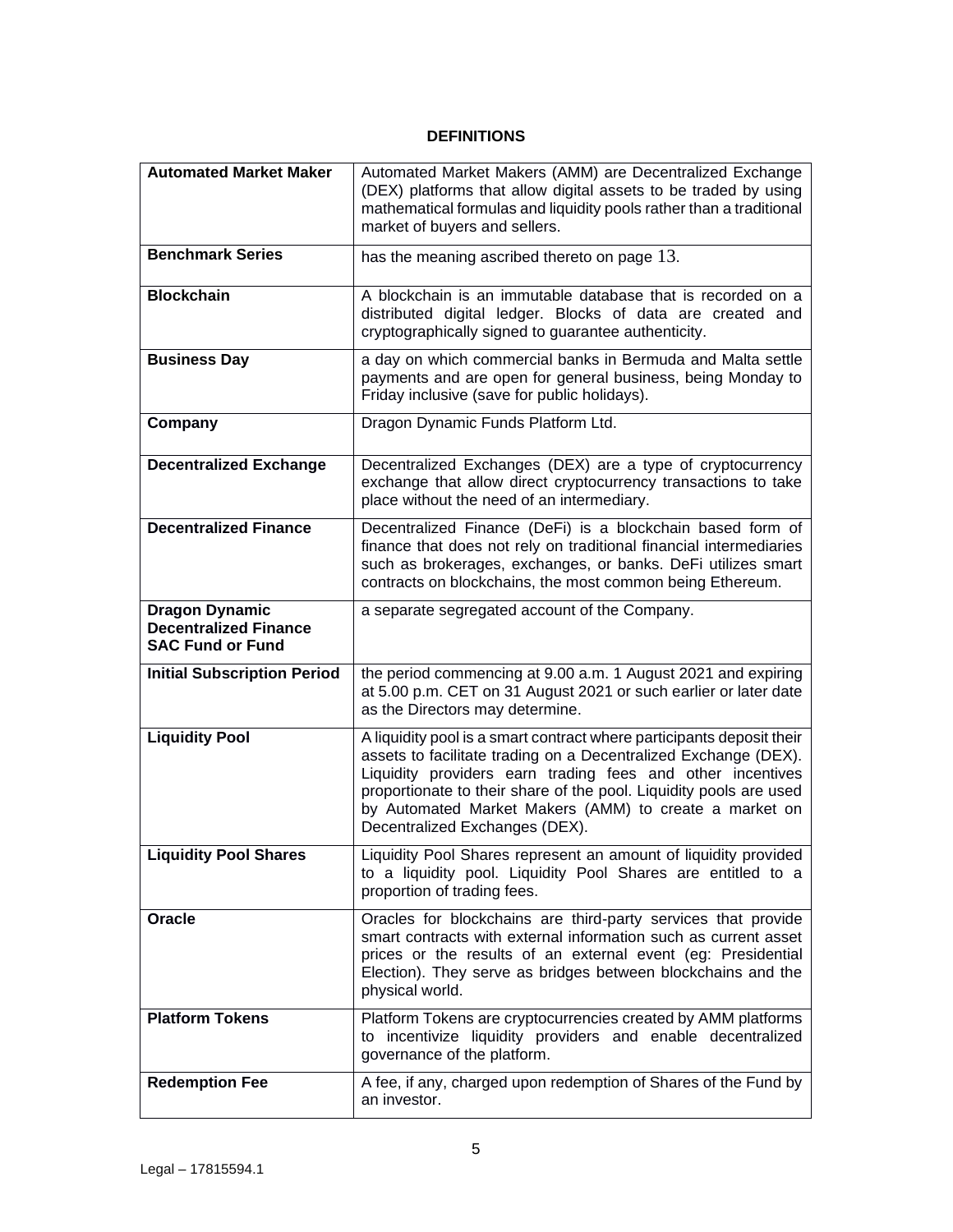| <b>Redemption Day</b>                          | the last Business Day of each calendar quarter or such other day<br>as the Directors may in their discretion determine.                                                                                                                                                           |
|------------------------------------------------|-----------------------------------------------------------------------------------------------------------------------------------------------------------------------------------------------------------------------------------------------------------------------------------|
| <b>Shares</b>                                  | the class of Investor Shares known as Dragon Dynamic<br>Decentralized Finance SAC Shares which are linked to the Fund.                                                                                                                                                            |
| <b>Smart Contract</b>                          | A self-executing contract with the terms of the agreement<br>between buyer and seller written directly into lines of code and<br>distributed on a blockchain network.                                                                                                             |
| <b>Staking Liquidity Pool</b><br><b>Shares</b> | The act of depositing Liquidity Pool Shares into Automated<br>Market Making (AMM) Platforms to receive additional platform<br>rewards.                                                                                                                                            |
| <b>Stablecoin</b>                              | A stablecoin is a digital currency that is designed to have the<br>same value as a "stable" reserve asset like the U.S. Dollar and/or<br>other major fiat currencies. They may be collateralized by fiat<br>deposits, cryptocurrency deposits or derivative based.                |
| <b>Subscription Day</b>                        | The final day of Initial Subscription Period and thereafter the first<br>Business Day of each calendar quarter or such other day as the<br>Directors may determine.                                                                                                               |
| <b>Subscription Price</b>                      | has the following meaning:<br>in respect of the Initial Subscription Period or where a new<br>(i)<br>series of Shares are issued on any Subscription Day,<br>USD\$1,000 per Share; and<br>thereafter, the Net Asset Value of the Shares as at the applicable<br>Subscription Day. |
| <b>Supplement or Fund</b><br><b>Supplement</b> | this supplement to the Company's Memorandum constituting the<br>offering of Shares of the Fund.                                                                                                                                                                                   |
| <b>USD</b>                                     | The lawful currency of the United States of America                                                                                                                                                                                                                               |
| <b>Valuation Day</b>                           | the last Business Day of each calendar month or such other day<br>as the Directors may in their discretion determine.                                                                                                                                                             |

*More detailed information concerning the Company and the Dragon Dynamic Decentralized Finance SAC Fund is set forth in the Memorandum, which should be read in conjunction with this Supplement, the Constitutional Documents and the documents and agreements referred to herein and therein which are available from the Manager or the Administrator on request.*

# <span id="page-5-0"></span>**THE COMPANY AND DRAGON DYNAMIC DECENTRALIZED FINANCE SAC FUND**

Details regarding the incorporation and nature of the Company and its designation as a segregated accounts company under the laws of Bermuda are set forth in the Company's Memorandum.

#### **The Offering**

The Company has an authorised capital of US\$12,000 comprised of (i) 1,000 Management Shares of par value US\$1.00 each issued to, and held by, the Investment Manager and (ii) 110,000,000 Investor Shares of par value US\$0.0001. The Investor Shares are issuable by the Directors in such classes as the Directors may determine from time to time and the Directors will establish and maintain a separate and distinct Segregated Account in connection with each class or classes of Investor Shares created for issue and within which all assets and liabilities attributable to each relevant class or classes of Investor Shares are held and are segregated from the assets and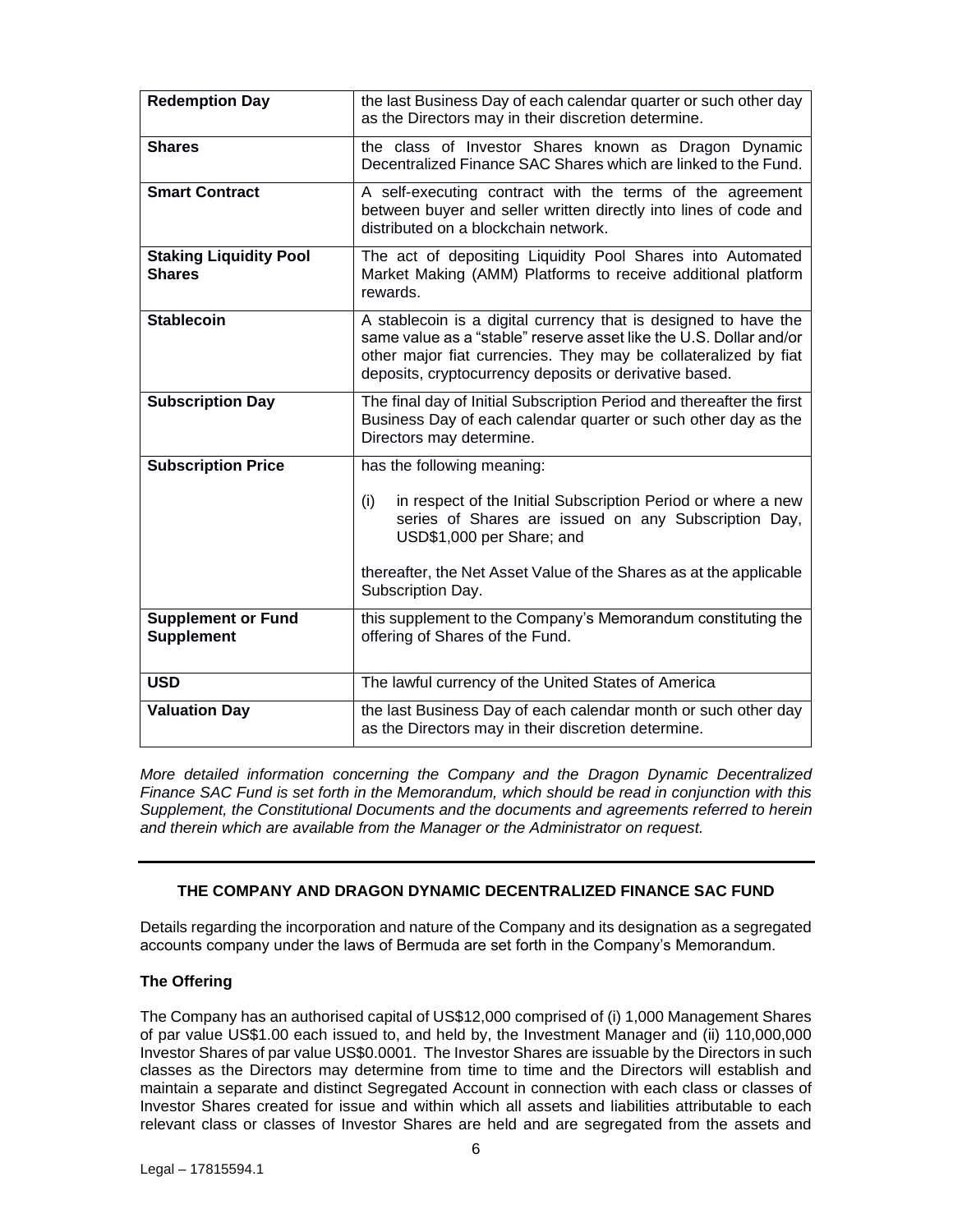liabilities attributable to each other segregated account of the Company and from the general assets and liabilities of the Company.

By this Supplement the Company is offering the "*Dragon Dynamic Decentralized Finance SAC Shares*" (the "Shares") and the Segregated Account to be linked to the Shares will be known as the "*Dragon Dynamic Decentralized Finance SAC Fund"* (ie the Fund).

There is no minimum amount which, in the opinion of the Directors, must be raised with respect to the offer of the Shares for purposes of Section 28 of the Companies Act.

## **INVESTMENT CRITERIA AND STRATEGY**

<span id="page-6-0"></span>The overriding objective of the Company and the Funds is to provide unique investment opportunities for investors. The specific investment objective of the Decentralized Finance Fund is to provide stablecoin liquidity in Automated Market Maker platforms on different blockchains.

**The Fund will invest substantially or all its assets in three types of investments described below following discussion with the Industry Expert Partner and approval from the Investment Manager:**

- Purchasing Stablecoins and providing liquidity to different pools on Automated Maker Maker (AMM) platforms
- Depositing or Staking Liquidity Pool Shares into DeFi platforms to earn additional returns
- Depositing and/or Staking earned Platform Tokens to earn additional returns
- Purchasing up to 25% of the AUM in Platform Tokens and Stake them to earn additional returns.
- Hedging price volatility in platform tokens that are scheduled to be received

#### **The following guidelines will be followed in respect to the Fund's investments. No revisions will be made without notifying the Shareholders and giving them the opportunity to redeem:**

- The fund will purchase stablecoins to deposit them into Automated Market Making (AMM) pools
- The fund will deposit and stake liquidity pool shares to further boost yield
- The fund will only invest into Automated Market Making (AMM) platforms where stablecoins are the assets provided
- If reliable Smart Contract and/or Stablecoin Insurance becomes available and on the advice of the industry expert the Investment Manager deems it suitable, the Fund may purchase such insurance to reduce some of the risks detailed in the "Risk Factors" section below
- The fund will sell, deposit, or stake platform token rewards and exchange said tokens for Stablecoins or other cryptocurrencies for future liquidation, at discretion of the Investment Manager or director(s)
- The fund may hedge price volatility in platform tokens that are scheduled to be received, and the fund will sell platform token rewards in exchange for stablecoins
- The fund may purchase up to 25% of the AUM in Platform Tokens to Stake them and earn additional returns.

### **THERE CAN BE NO ASSURANCE THAT THE FUND'S INVESTMENT STRATEGY WILL ACHIEVE PROFITABLE RESULTS. AS A RESULT OF INVESTMENT RISKS, A SHAREHOLDER MAY LOSE ANY CAPITAL SUBSCRIBED.**

#### **Dividend Policy**

The Company with respect to the Fund does not intend to distribute any income or gains from the Fund's investments by way of dividend. This does not preclude the Directors from declaring a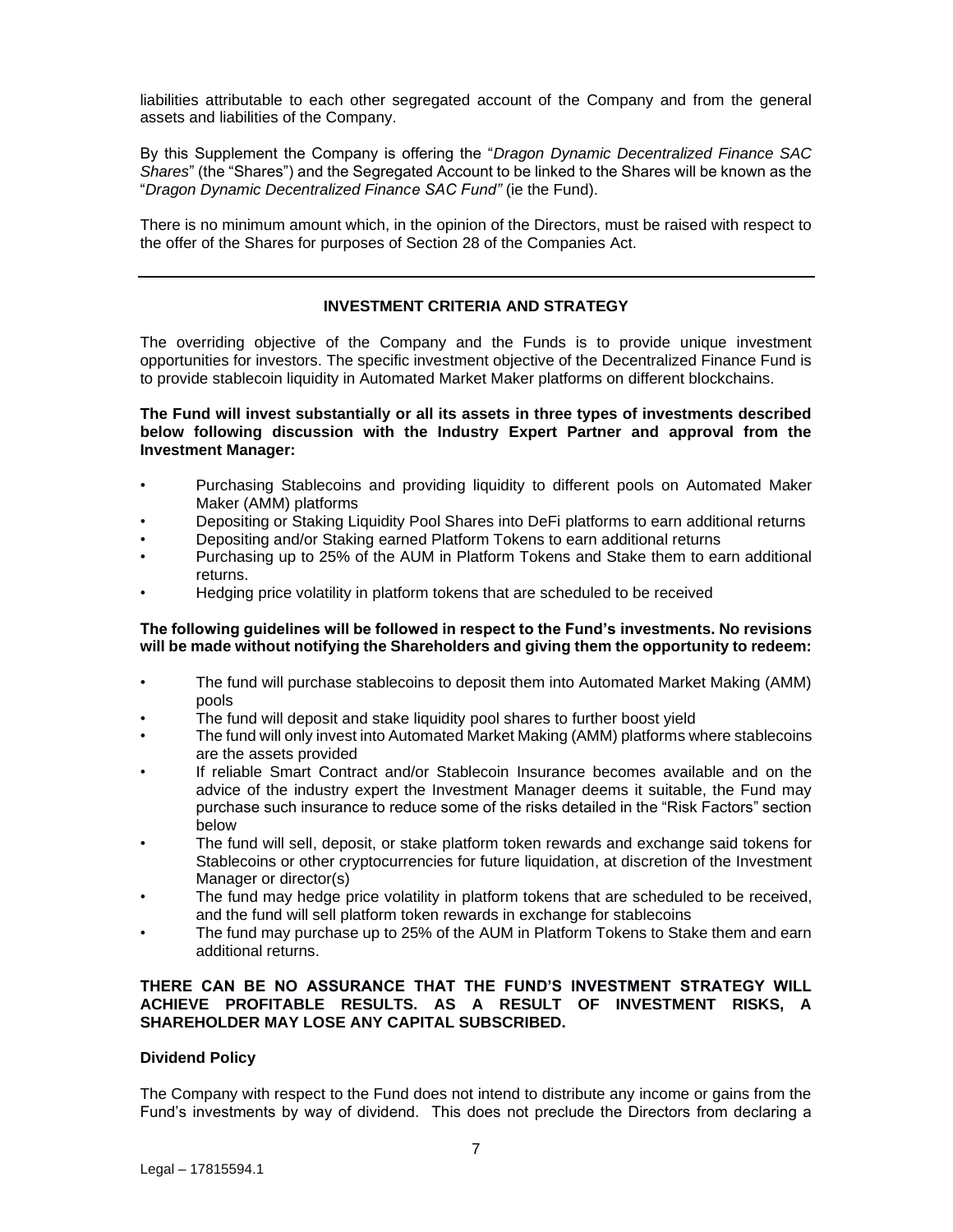dividend with respect to any class of Investor Shares in the Fund at any time in the future if, in their discretion, the Directors consider it appropriate to do so. In the event that a dividend is declared and remains unclaimed after a period of six (6) years from the date of payment of such dividend, such dividend will be forfeited and will revert to the applicable Fund.

# **RISK FACTORS**

<span id="page-7-0"></span>*Applicants should give careful consideration to the factors set out in the Memorandum and as set out below in evaluating the merits and suitability of an investment in the Company or the Fund. Neither the risks described in the Memorandum nor this Supplement purport to be a comprehensive summary of all of the risks associated with an investment in the Company or the Fund.*

#### **Risks Particular to the Dragon Dynamic Decentralized Finance SAC Fund**

#### **Leverage, Finance and Indebtedness Risk**

The Fund will not leverage its capital and therefore there is no risk to the Fund regarding leverage.

#### **Industry Concentration Risk**

The Fund invests in Decentralized Finance and as such investment performance can be skewed without the moderating effects a more diversified portfolio may supply.

## **Geopolitical Risks**

The investments of the Fund may be affected negatively by developments in the countries where the companies in which the Fund invests are established or where they perform their activities. These developments may lead to a partial or complete loss or a substantial loss in value of one or more of the investments of the Fund. The aforementioned developments may include, without limitation:

- (a) war;
- (b) civil unrest, ranging from protests to civil war;
- (c) changes in national policy and/or nationalization of companies;
- (d) changes in the political situation and/or government of a country;
- (e) natural disasters; and/or
- (f) acts of terrorism.

The Fund accepts geopolitical risks as inherent to its investment strategy and in general does not aim to protect against it.

#### **Reliance on the Manager and Key Individuals**

The Fund's success depends solely on the Investment Manager's ability to identify investments that will positively contribute to the Fund's performance. There can be no assurance that the investing and/or trading methods employed by the Investment Manager will produce profits. Moreover, the Investment Manager is dependent on the services of a limited number of key persons. If the services of such persons were to become unavailable, this might have a serious impact on the Fund's performance and continuity.

#### **Software Risks**

Like in traditional software, bugs, errors, and risks inherent to software development may be found in blockchain or blockchain applications.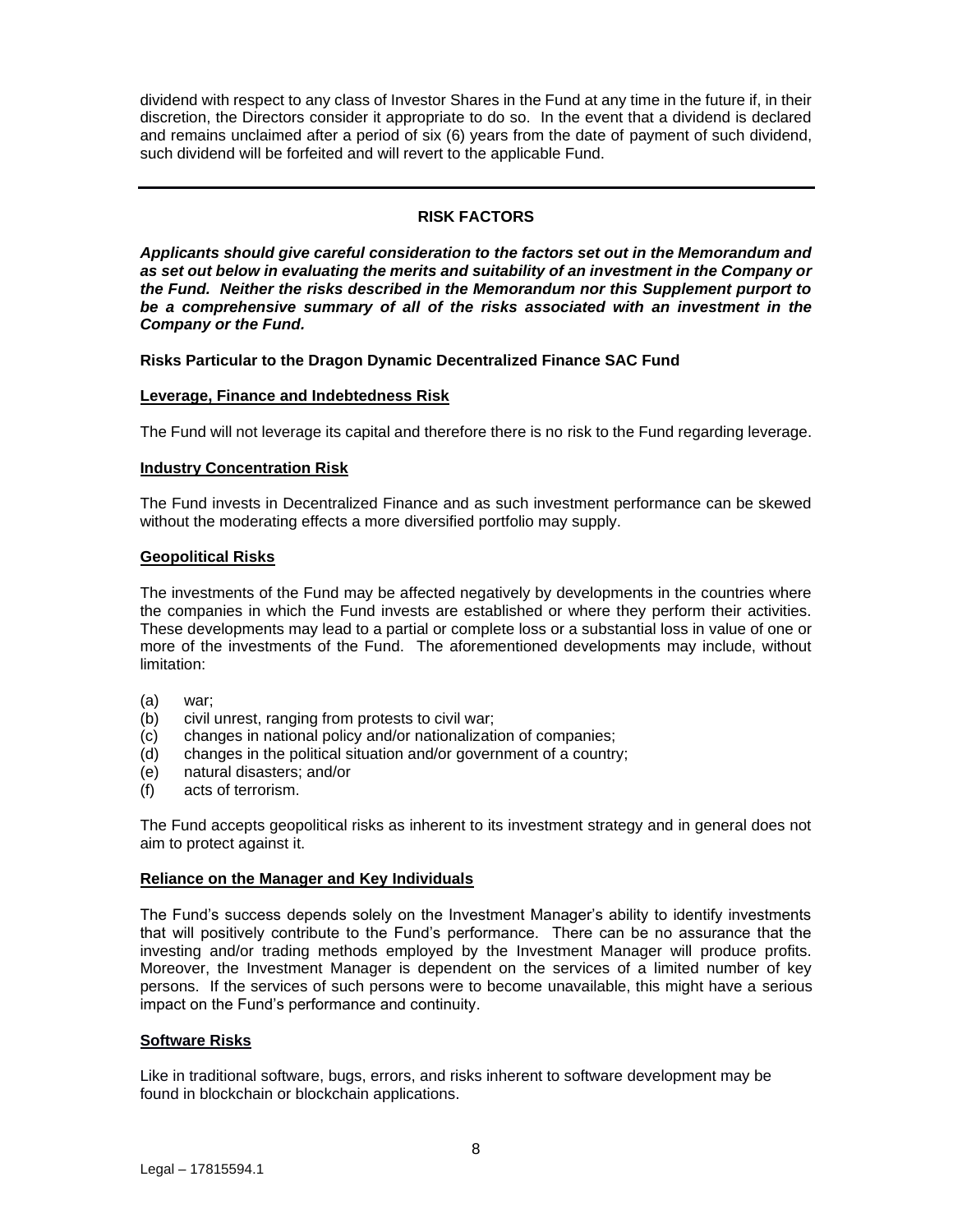### **• Smart Contract Risks**

Even when Smart Contracts are audited, the risk for Smart Contract errors and bugs remains. Smart contracts may have vulnerabilities that can be exploited by hackers. Exploits may occur due to a faulty value in a smart contract.

### **• Liquidity Pool Risks**

Liquidity Pools may be manipulated by arbitrageurs using liquidity attacks.

## **• Price Manipulation Risks**

Price Sources and Oracles may be manipulated leading to the potential draining of liquidity from a pool.

## **• Bad Faith by Developer**

Most decentralized finance smart contracts and blockchains are developed in an opensourced manner. They are available to be monitored and audited publicly. Open-sourced development reduces but does not eliminate the risk of a developer adding malicious code that could potentially drain liquidity or harm the blockchain.

#### **Stablecoin Risks**

Stablecoins are designed to track the value of a fiat currency such as the U.S. Dollar, the Euro, et al. At the time of writing, there are over \$100 Billion U.S. Dollars' worth of stablecoins that have been issued in the cryptocurrency market. Although many investors have adopted stablecoins, some risks remain.

### • **Reserve Backed Stablecoins**

Reserve backed stablecoins are designed to be collateralized by cash, cash equivalents or other liquid assets. If a stablecoin provider fails to maintain at least a 1:1 reserve asset ratio, the stablecoin may lose value. Lack of transparency and financial auditing may also lead a to loss of confidence and result in a stablecoin losing value.

#### • **Crypto-Collateralized Stablecoins**

Crypto-Collateralized Stablecoins are derivative stablecoins backed by other cryptocurrencies. Cryptocurrencies are deposited into smart contract vaults as collateral to create an asset backed stablecoin. If the value of the collateral drops below a set percentage, the assets are liquidated using an auction protocol. If the asset liquidation does not fully cover the value of the created stablecoin, the stablecoin may lose value.

#### **Regulatory Risks**

# **• Freezing of Stablecoins due to Government Regulations**

Stablecoins could be frozen due to a court order, an adverse regulation, or a new law passed by a government until the stablecoin provider or stablecoin holder complies with the new regulation.

# **• Business Model Disruptions**

New government regulations may affect existing stablecoin providers' business models and force them to implement new compliance requirements that increase costs to the point of making their business models infeasible.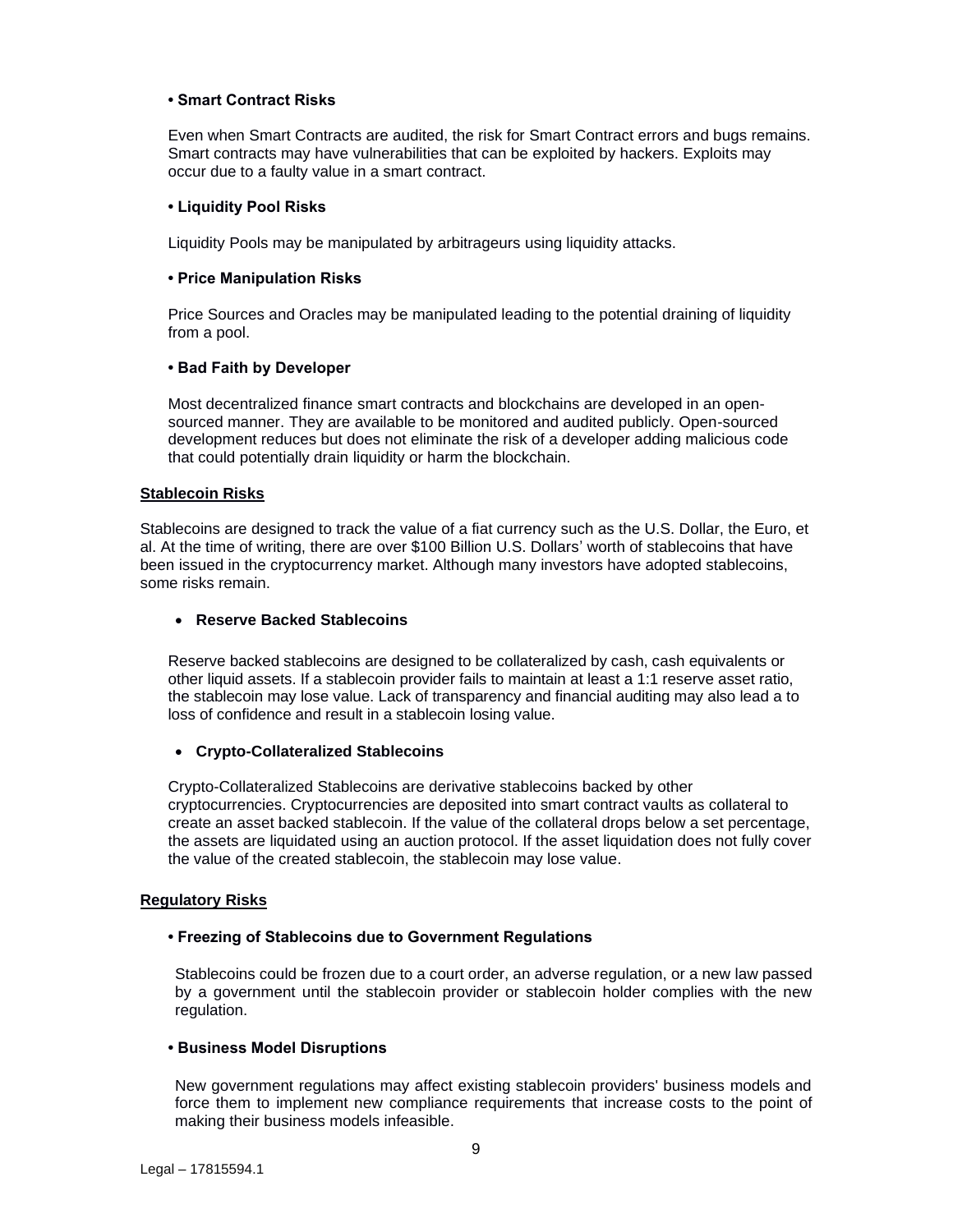Governments could freeze the reserve assets in a stablecoin providers' bank accounts if they are found not to be in compliance with new or existing regulations. Government regulations could also force bank account closures for stablecoin providers.

## **• Legality of Stablecoins**

Regulatory changes could make the use of stablecoins illegal in certain jurisdictions.

### **Counterparty Risks**

### **• Stablecoin Provider Risk**

Stablecoin providers may have the power to unilaterally freeze stablecoins based on internal policies and their interpretation of new or existing regulations. Stablecoin providers could freeze stablecoins for the following reasons, amongst others:

- $\triangleright$  To prevent the transfer of stablecoins from illegal activities
- ➢ Due to red flags found in blockchain analysis reporting
- $\triangleright$  Due to compliance department requests
- $\triangleright$  To comply with cryptocurrency regulations
- $\triangleright$  Due to international sanctions
- $\triangleright$  In response to a government investigation request

# **INDUSTRY EXPERT PARTNER**

<span id="page-9-0"></span>Following the recommendation from the Investment Manager, the Board has appointed an Industry Expert Partner to assist the Fund with achieving its investment objective. The Industry Expert Partner is further described below along with the principal of the company.

Evolvent Research Inc. is a BVI Corporation, wholly owned and controlled by David De Franco who specializes in blockchain technology research and technically supporting individuals, institutions, and businesses on the execution of blockchain transactions.

Mr. David De Franco has been working in the gold bullion industry since 2010 and shifted his focus to cryptocurrencies in 2016. Since then, he has been hired by businesses, investment managers, and individuals to assist in the definition and implementation of cryptocurrency investment strategies. He personally invests a significant portion of his net worth in the strategies that are outlined in this PPM and has personally achieved up to 41% APY with less than 1.15% volatility since June 2020 using the strategies that the fund employs.

The Industry Expert Partner will provide its research and recommendations to the Investment Manager who will make the final investment decisions for the Fund. Given the highly technical nature of the underlying assets and the velocity of the market activity, it is envisaged that there will be delegated authority from the Investment Manager to the Industry Expert to execute technical aspects of investments, controlled within a suitable risk framework.

# **SHARE DEALINGS**

<span id="page-9-1"></span>*The provisions dealing with subscriptions and redemptions generally are set forth in the Memorandum. Those Particulars relating to subscription in and redemption from the Fund are set*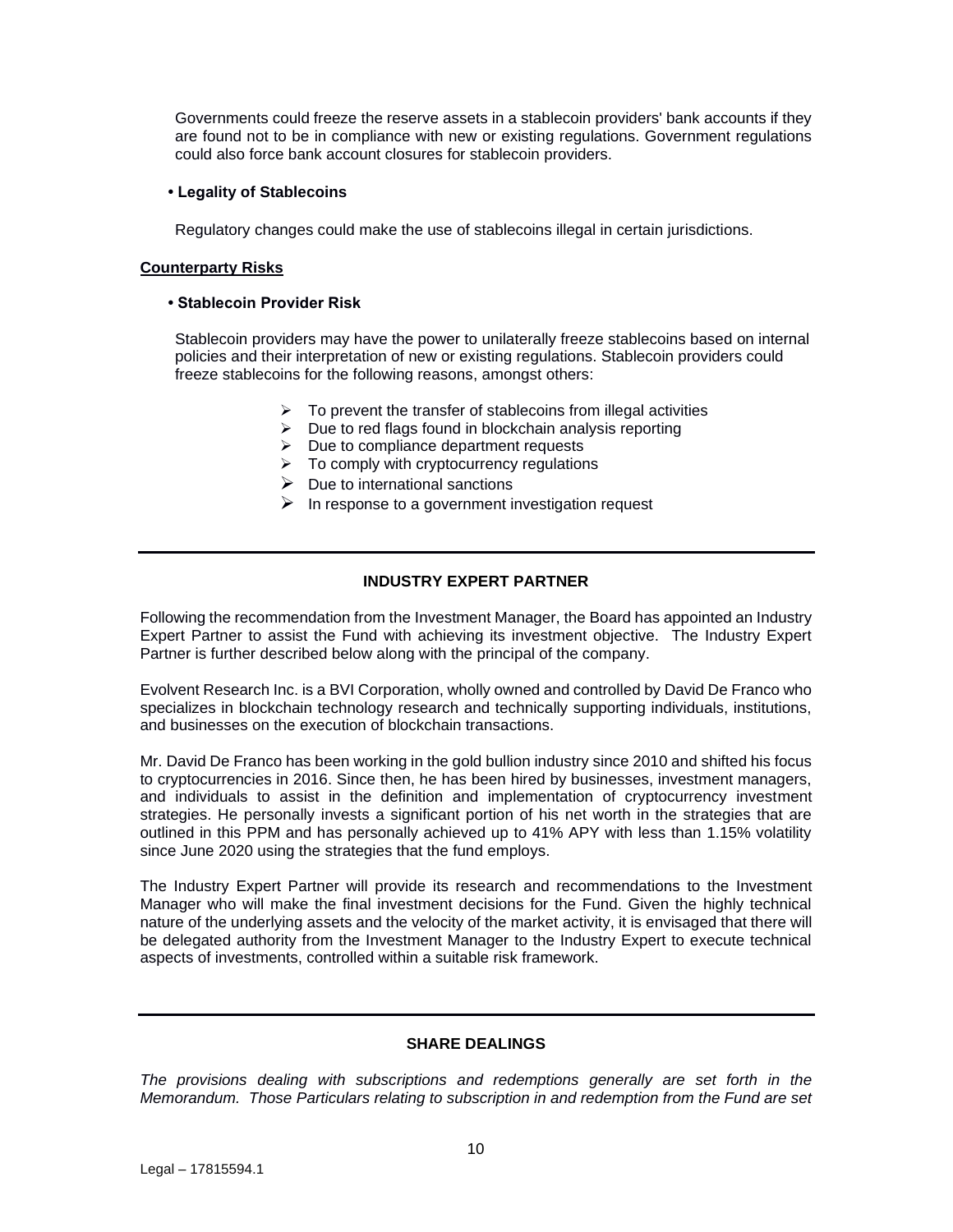*forth below. Prospective investors and existing Shareholders must read those provisions in conjunction with the provisions set forth below.*

#### **Subscription for Shares**

#### Admission

The Shares of Fund shall only be available for subscription by persons who are Eligible Investors. The general admission provisions are set forth in the Memorandum.

Shares are available for subscription at the Subscription Price of USD\$ 1,000 during the Initial Subscription Period. Thereafter, Shares will be available for subscription on each Subscription Day at the Subscription Price equal to the then prevailing Net Asset Value per Share on the applicable Valuation Day in accordance with the Memorandum.

The minimum initial subscription for each Shareholder is USD\$100,000 which may be waived or reduced by the Directors in their discretion on a case-by-case basis. Subsequent subscriptions may be made in multiples of USD\$10,000.

#### Application Procedure

The application and acceptance procedure set forth in the Memorandum applies to this Fund and the Subscription Agreement for this Fund is available from the Administrator and/or the Investment Manager.

The Directors have absolute discretion to accept or reject subscriptions and to accept subscriptions greater or smaller than the minimum subscription, in either instance without ascribing any reasons therefor.

#### **Money Laundering**

As part of the Company, the Directors have responsibility for the prevention of money laundering and terrorist financing. The Company and its Directors will require a detailed verification of an investor's identity, investor's source of wealth and the source of payment. The Directors have engaged the Administrator, its affiliates, subsidiaries or associates to assist with the verification process but the ultimate responsibility for prevention of money laundering and terrorist financing rests with the Directors of the Company. The subscription documents of the Fund contain more detailed information as to the specific documentation requirements.

A description of the money laundering provisions is set forth in the Memorandum.

The Fund reserves the right, to the extent permitted under Applicable Law, to use any information that is gathered as part of its anti-money laundering procedures also for compliance with tax related information reporting requirements.

#### **Valuations**

Net Asset Value shall be determined in accordance with the provisions set forth in the Memorandum. The Net Asset Value of the Fund will be calculated in United States Dollars.

#### **Redemptions**

#### Redemption by Shareholders

Shareholders may request redemption of their Shares on each Redemption Day provided that Redemption Requests are submitted to the Administrator at least fifteen (15) Business Days (or such shorter period as the Directors may determine either generally or in any particular case) prior to the applicable Redemption Day in accordance with the redemption procedure set forth in the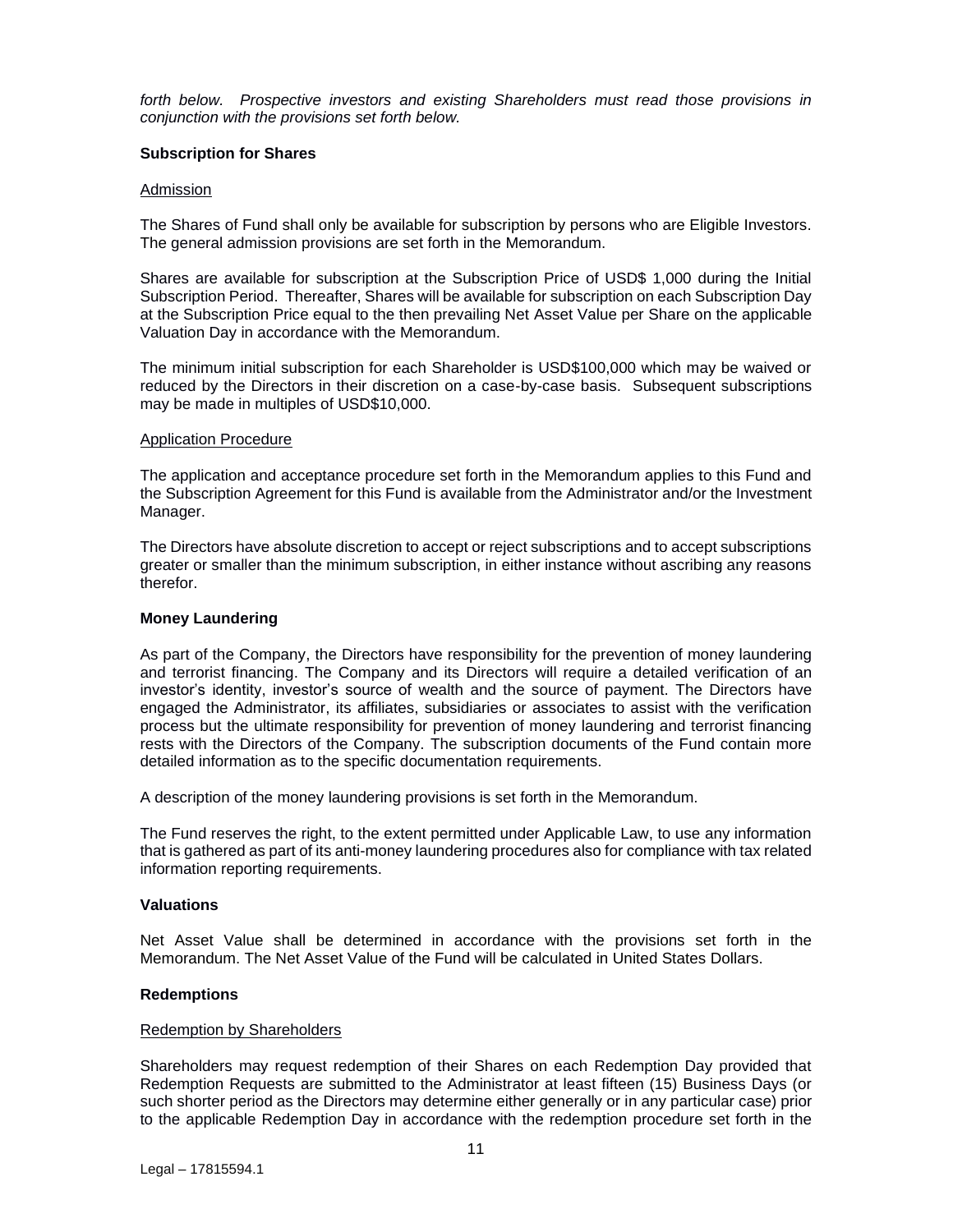Memorandum. If the Redemption Request is received by the Administrator after 5.00 pm CET on the Redemption Day, then the Redemption Request will be withheld and processed at the next available Redemption Day.

Redemption Requests will be charged a 0.5% fee to help the fund defray the cost of redemption. The Fund's Directors may waive this fee or part of this fee at its sole discretion.

The form of Redemption Request is available from the Administrator.

The redemption price per Share is equal to the Net Asset Value per Share on the Valuation Day. Payment of the Redemption Proceeds will be made (at the applicable Shareholders risk and expense) by wire transfer, to the Designated Bank Account of the applicable Shareholder in USD\$. The timing of payment of the Redemption Proceeds (less any Redemption Fee payable) will generally be made within thirty (30) Business Days after the applicable Redemption Day.

However, in certain unusual or unforeseen circumstances where the Fund is unable to liquidate its assets in a timely and orderly manner in order to fund redemptions, or where the value of the assets and liabilities of the Fund cannot reasonably be determined, the Fund may, in the sole discretion of the Directors, take longer than the time period mentioned above to effect settlements of redemptions or may effectuate only a portion of a requested redemption. Under certain circumstances, the Fund may settle redemptions, in whole or in part, in-kind and may extend the duration of the redemption notice period if the Directors deem such an extension as being in the best interest of the Fund and the non-redeeming Shareholders. Shareholders will be provided advance notice of any proposed extension of the redemption notice period. Furthermore, under certain circumstances, the Fund may suspend redemptions.

The Fund may withhold a portion of any Redemption Proceeds if necessary, to comply with applicable legal or regulatory requirements. Additionally, complete or substantially complete redemptions (i.e., redemptions of ninety percent (90%) or more of the Shareholder's aggregate balance) generally will be paid within sixty (60) days of the applicable Redemption Day; provided, however, that:

- up to twenty-five per cent (25%) of the Redemption Proceeds may be retained at the discretion of the Board, pending final reconciliation of valuations for any illiquid portions of the Fund; and
- the Board may elect to further retain such payments pending completion of the Fund's audit for the fiscal year in which the redemption occurs.

#### Reporting by the Fund

An NAV will be calculated monthly based on valuations estimated by the Investment Manager, with the annual NAV at the end of each calendar year being audited. The first audited accounts will be prepared for the period from launch to December 31, 2022.

# **FEES AND EXPENSES OF THE FUND**

<span id="page-11-0"></span>*The Fund will pay its pro-rata share of all fees and expenses as set out in the Memorandum. Additionally, the Fund shall pay the following fees:*

#### **Management Fee**

The Fund will pay the Investment Manager a Management Fee at the annual rate of two per cent (2%) on the Net Asset Value of the Fund. The Management Fee will be calculated monthly and paid from the Fund Account quarterly, in arrears, as of the last Business Day of each calendar quarter.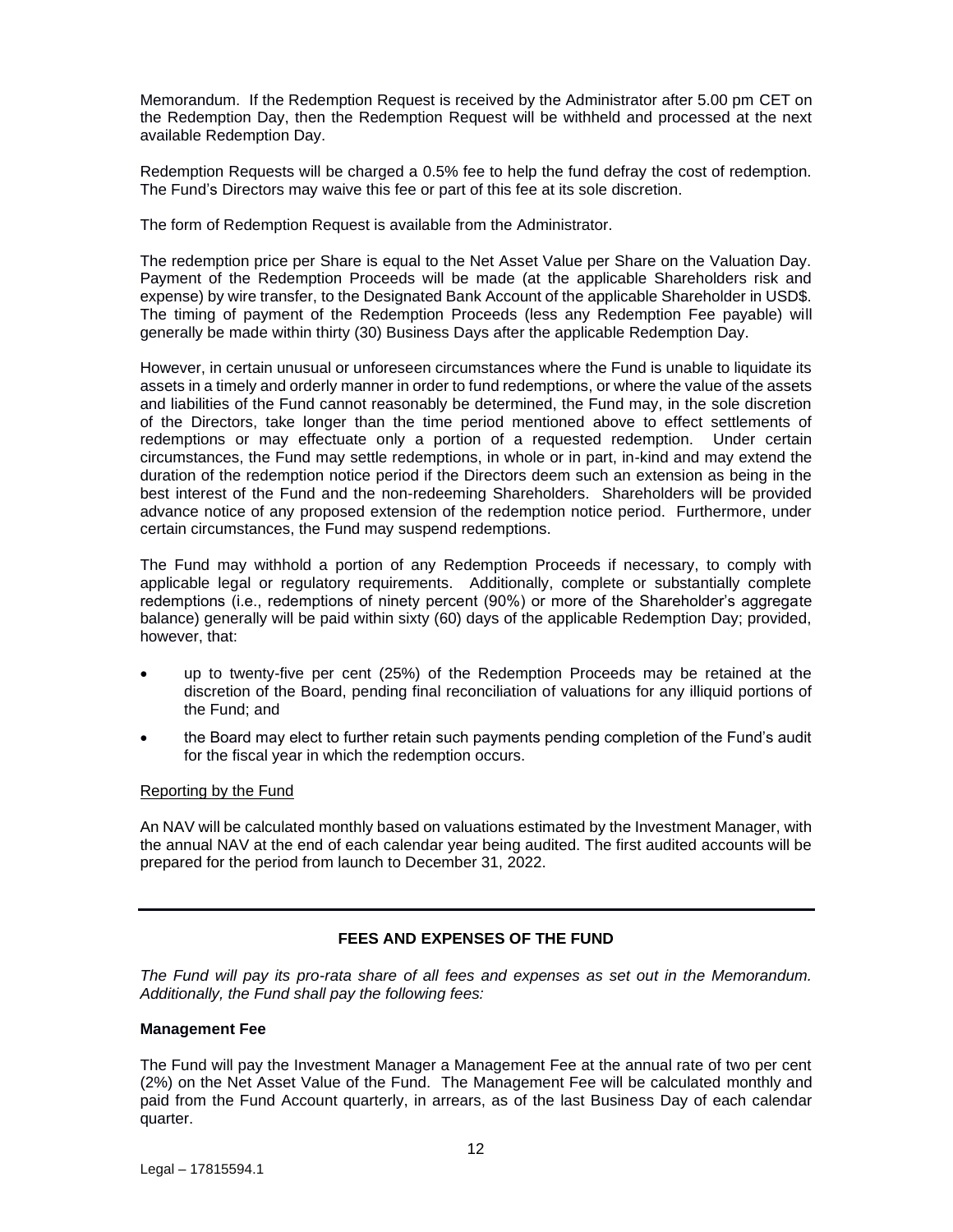The Asset values of the fund will be calculated using close of business valuations as of 5 PM C.E.T. on each Valuation Day. The valuation policy is IFRS based and agreed with the Administrator.

## **Performance Fee**

The Investment Manager will also be paid by the Fund a Performance Fee in an amount equal to twenty percent (20%) of the net profits in respect of each Class and Series of Shares of the Fund, namely the increase in the Net Asset Value per Share outstanding in respect of each Performance Period (as defined below). In the event that net profits in respect of each Class and Series of Shares of the Fund, the net profits exceed 35% per annum in a Performance Period, an amount equal to twenty-five (25%) of the net profits will be paid to the Investment Manager. Performance Fees will be calculated with reference to a HWM (high water mark) for each Series of shares of the Fund. The HWM of each Series of Shares will be the greater of the Net Asset Value at the date of issue of the Shares in such Series and the highest Net Asset Value achieved at the end of any previous Performance Period. The Investment Manager may pay a portion of the Performance Fee to Distributors and to such consultants as it may select from time to time. The Investment Manager may rebate all or any part of the Performance Fee to any investor in its sole discretion.

The Performance Fee is calculated monthly and payable annually on 31 December in respect of each calendar year or part thereof (each a "**Performance Period**"). In the event that a Shareholder redeems Shares during a Performance Period, any accrued but unpaid Performance Fee on those Shares will crystallise on the date of such redemption and will be payable to the Investment Manager or as the Investment Manager may direct in writing. Performance fees are only payable with reference to the HWM noted above.

<span id="page-12-0"></span>Series of Shares will be issued within each Class on each Subscription Day during a Performance Period, with the Shares of the first series ("**Benchmark Series"**) issued following the closing of the Initial Subscription Period. Each new series is issued at the initial price of USD\$1,000.00 per Share. On the last day of a Performance Period, any Performance Fee accruing and payable for each series crystallises. Subsequently, each issued series as at that date is consolidated with the Benchmark Series, provided that the Benchmark Series and each of the series concerned has been charged a Performance Fee in respect of such Performance Period. Series are designated by reference to their month of issue.

The above system has been designed to treat all holders of Shares in the relevant Class with respect to the Performance Fee payable fairly. Thus, depending on when a Shareholder acquires Shares, such Shareholder may be charged a Performance Fee for gains in a particular Performance Period while other Shareholders in another series, whose Shares are recovering any previous losses, will not be charged a Performance Fee.

The Performance Fee will generally be payable to the Investment Manager after the end of each Performance Period or in the case of a redemption during a Performance Period, at the applicable Redemption Day. If the Management Agreement is terminated as of a date other than the last day of a Performance Period, the Performance Fee will be calculated on the basis of the Fund's performance over the period from the commencement of such year through the termination date and will be payable within thirty (30) days after such date.

# **Other Expenses**

Other Expenses: Other expenses are payable by the Dragon Dynamic Decentralized Finance SAC Fund. Such expenses include reasonable administration, banking, specific Fund start-up expenses custody, trading and similar customary costs.